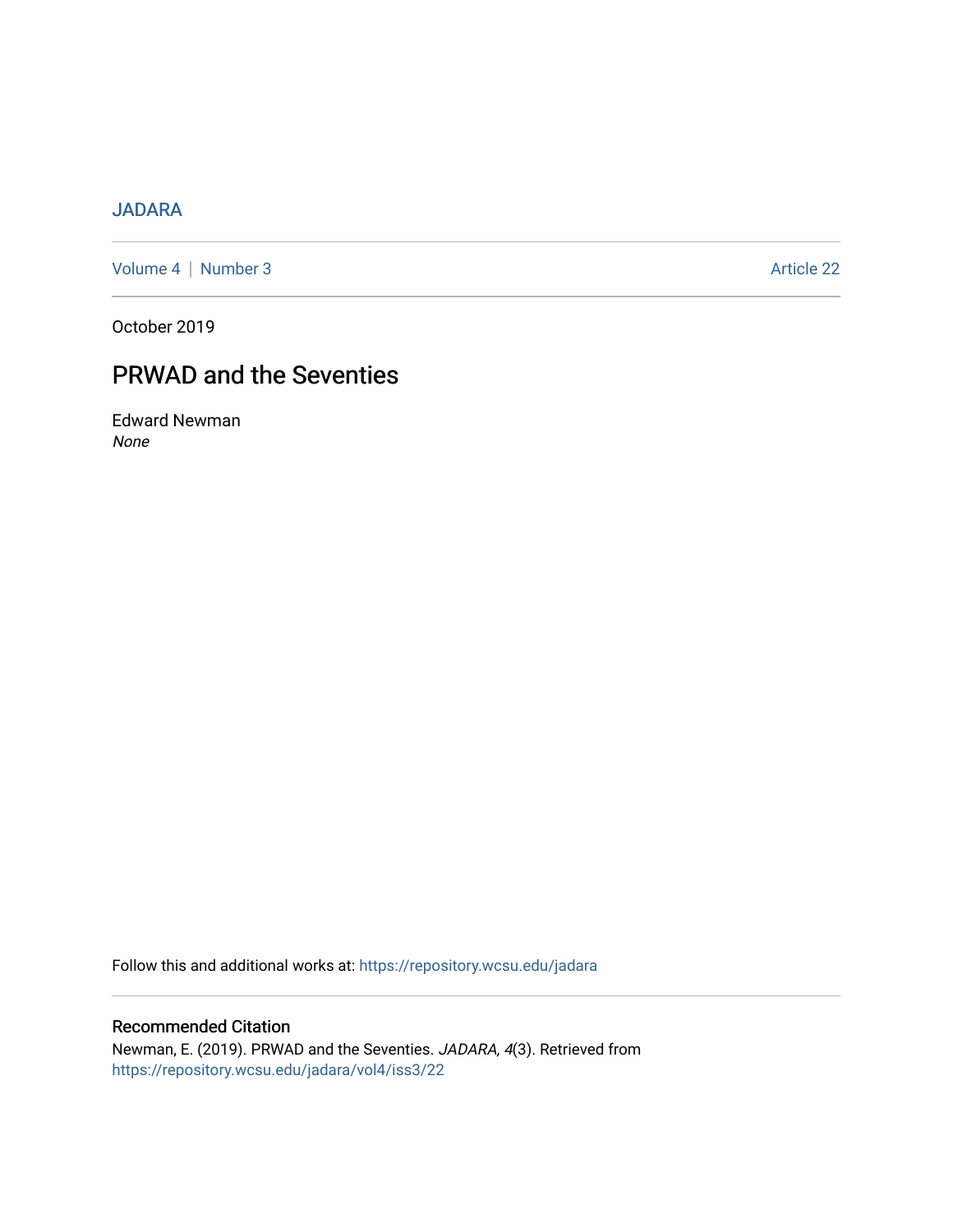## PRWAD AND THE SEVENTIES

EDWARD NEWMAN/ PH.D.

I am happy to have the opportunity to greet the delegates at your Third Annual Convention even if this is literally a "flying visit." I hope that another year I will be able to spend more time with you, but 1 thought it important to attend your conference as an indication of my personal support of your organization and its purposes, as well as an expression of my interest in your Convention theme: "Decade of Service in Depth."

I believe deeply in true professionalism and training for rehabilitation personnel. RSA has been heavily involved for many years in strengthening the professional community which serves deaf people and in encouraging the voluntary sector to expand and intensify its activities in this area. The Professional Rehabilitation Workers with the Adult Deaf, in the few short years of its existence, has proven to be an invaluable forum for an exchange of ideas and experience for all the disciplines concerned with the welfare and rehabilitation of deaf people. You fill a critical gap in the structure of voluntary and professional organizations in the field. As for your Convention theme: What we all want—and 1 am speaking of the Federal agency, rehabilitation workers inthe public and voluntary sectors, this professional association—is the improvement of ser vices to deaf people including vocational rehabilitation services. Such services to date have all too frequently been more "tokenism" than service in depth. There are too many deaf people who have not been helped to function at levels that reflect their true capabilities.

I am aware that deafness is one of the most complex as well as the most frustrating of disabilities. A great many handicaps, often subtle ones, stem from it and, as a result, even expert vocational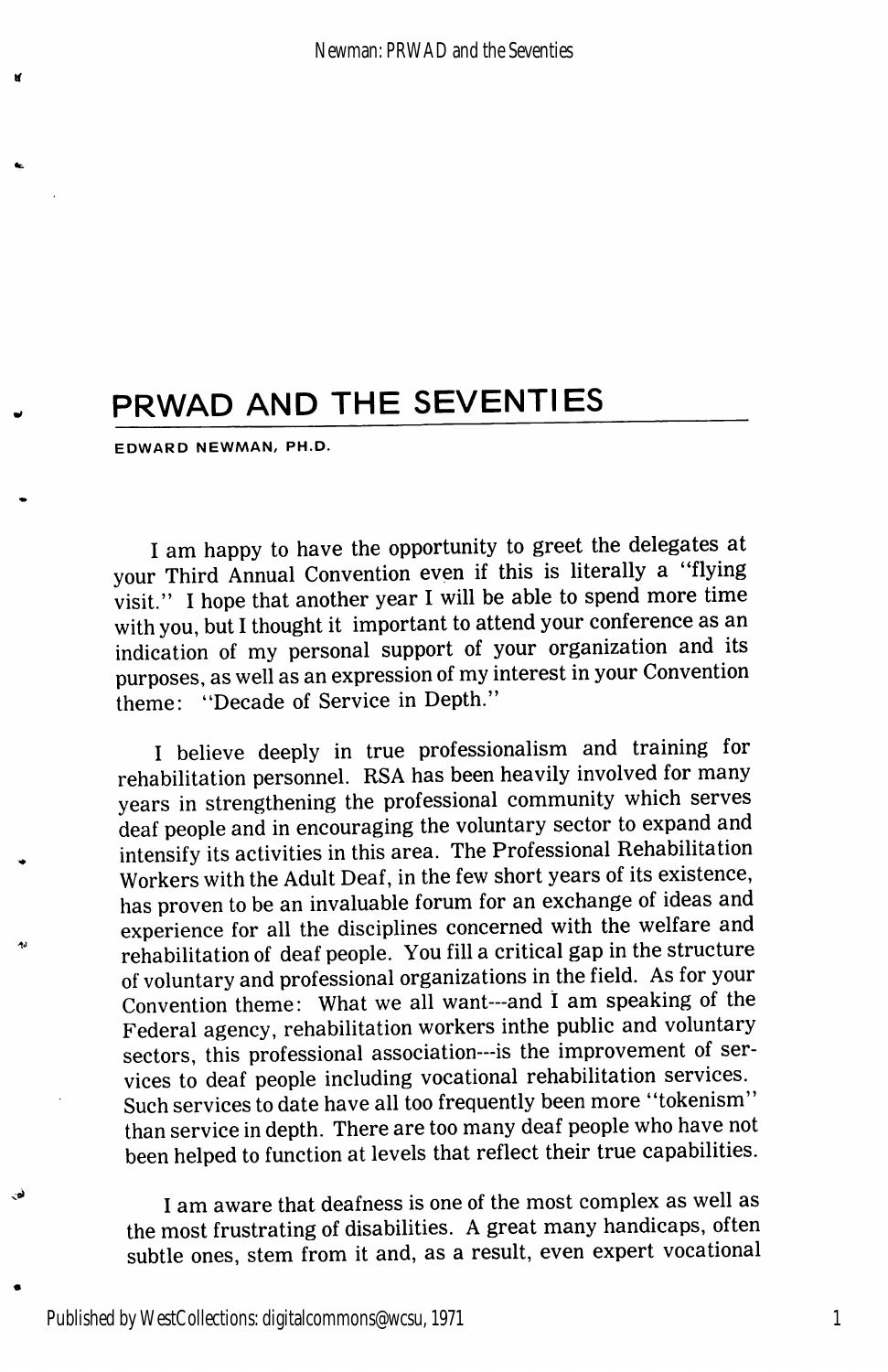ä

rehabilitation couselors who are untrained or inexperienced in deafness may founder seriously in trying to serve deaf clients. Despite such deficiences in providing rehabilitation services, the rise in the number of deaf people rehabilitated over the past decade has exceeded the overall rate of growth. In 1960, for example, only 1,617 deaf people were rehabilitated in the State-Federal program, compared with 5,598 in 1969, or a growth factor of 4.5, while the total number of rehabilitations less than trebled during the same period, from 88,275 in 1960 to 241,390 in 1969.

I do not mean, by citing these figures, to say that we are even beginning to address ourselves to the total number of deaf people who can benefit from rehabilitation, but these numbers indicate the special interest which the rehabilitation agency has shown in the deaf since Mary Switzer headed the program. That special interest continues, and it manifests itself in a way which I am sure will be of interest to all professional workers in the field. Despite significant cutbacks in funds for training in recent years, a special effort has been made to see to it that grants in the area of training related to the deaf have not been slashed, for example. As a matter of fact, the \$660,000 spent in Fiscal 1970 for long and short-term training projects in this area represented a slight increase over the previous year, while other areas were being cut back extensively.

I know from my own experience as director of Statewide Planning in Massachusetts, that the problem of deafness will not go away by itself. I remember clearly the hearings we conducted into the impact of the rubella epidemic on the education and service delivery systems. Children with hearing impairments were being phased into a public school system which was woefully unprepared to serve them. And they had received little if any pre-school training as 2-3-4 year olds; training from which they would have benefited tremendously—such as training in normal speech and oral conversation which are basic to reading, social, and in tellectual skills necessary for a productive, happy adult life.

1 am sure that PRWAD will also play an important role in seeing to it that our rehabitation program continues to do more for deaf people. You must continue to concern yourself with every aspect of diagnosis, evaluation, adjustment, vocational training.

2

ă.

Þ

á